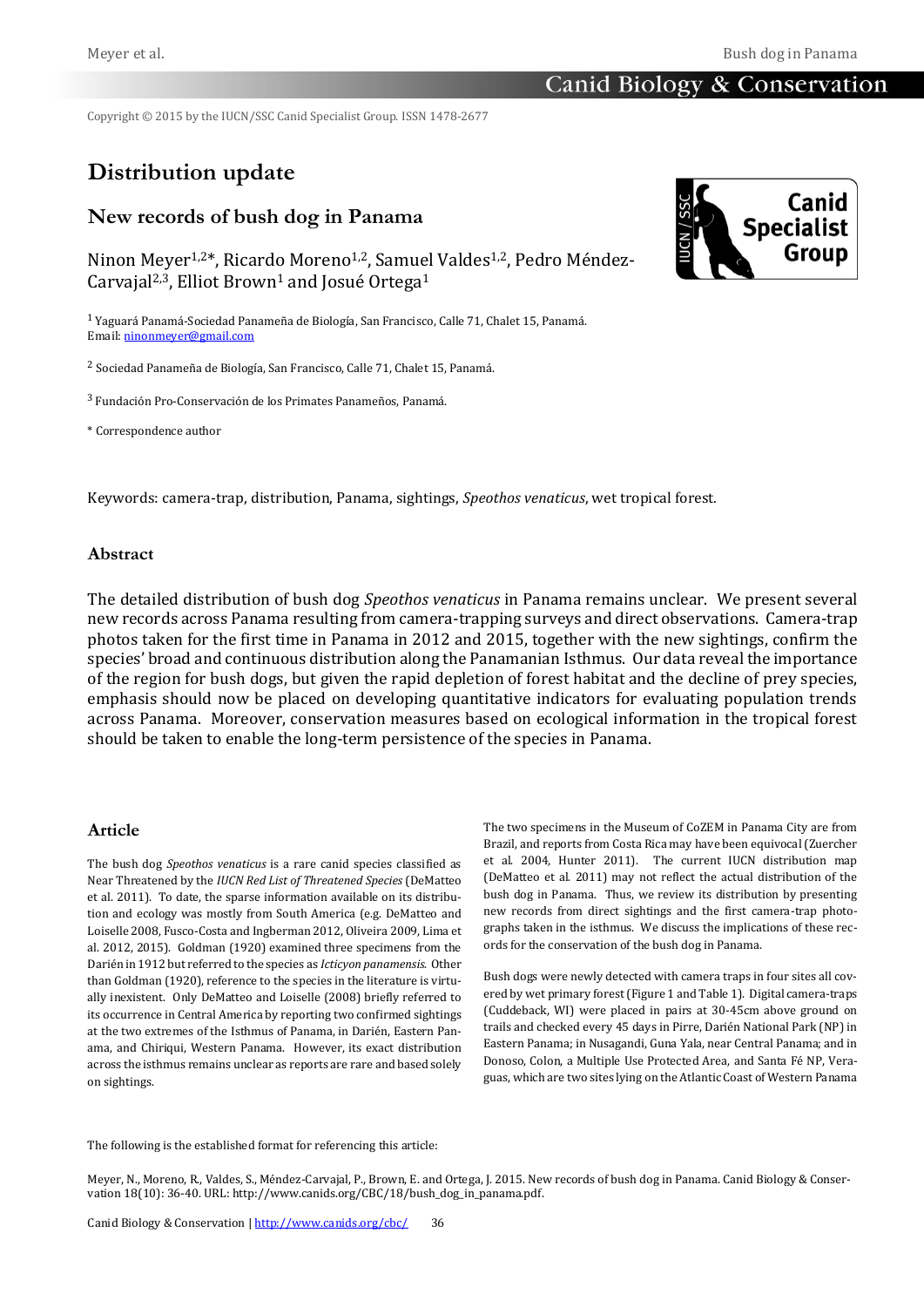(Figure 1). All sites are relatively remote with few human settlements. In Pirre, Darién, three photographs presenting five bush dogs were taken on 20 March 2015 at 09:45h at the same station (Figure 2A); in Nusagandi a single picture with one individual bush dog was taken on 22 March 2015 at 09:50h (Figure 2B); in Donoso, Colon, bush dogs were photographed five different days at four different stations between June and December 2012, with four photographs presenting one single individual and one photograph two individuals (Figure 2C); in Santa Fé, Veraguas, two photographs for a total of three bush dogs were taken at the same station on 10 June 2015 at 06:05h (Figure 2D and Table 1).

All photographs in the four sites were taken at dawn and during day time, between 06:10h and 14:30h (Table 1), which correspond to the activity peak reported by Lima et al. (2012). Another camera-trapping study in Santa Fé NP, Veraguas, had already reported the capture of bush dog in 2009 (Donoso 2010).

#### **Table 1**: New records of bush dogs in Panama from camera traps and sightings

| Camera trap photographs   |                     |                   |                                      |                      |  |  |  |  |  |
|---------------------------|---------------------|-------------------|--------------------------------------|----------------------|--|--|--|--|--|
| Site                      | Pirre               | Nusagandi         | <b>Donoso</b>                        | Santa Fé             |  |  |  |  |  |
| Province                  | Darién              | Guna Yala         | Colon                                | Veraguas             |  |  |  |  |  |
|                           | 8°01'11"N           | 9°34'59"N         | 8°96'34"N                            | 8°55'18"N            |  |  |  |  |  |
| Coordinates               | 77°72'25"W          | 78°99'62"W        | 80°70'55"W                           | 81°12'18"W           |  |  |  |  |  |
| Location                  | Exact               | Exact             | Exact                                | Exact                |  |  |  |  |  |
| Altitude (m)              | 300                 | 330               | Lowland                              | 620                  |  |  |  |  |  |
| Objective                 | Jaguar density      | Wild cats survey  | Mammal abundance                     | Jaguar density       |  |  |  |  |  |
| Survey size               | 151 km <sup>2</sup> | $12 \text{ km}^2$ | 20 km-long trail                     | $32 \text{ km}^2$    |  |  |  |  |  |
| Survey date               | Feb-Jun 2015        | Jan-Apr 2015      | Mar 2012-Sep 2013                    | Aug 2014 - June 2015 |  |  |  |  |  |
| # camera stations         | 46                  | 10                | 53                                   | 15                   |  |  |  |  |  |
| Total night traps         | 3,119               | 830               | 24,641                               | 3,165                |  |  |  |  |  |
| Trail type                | Ridge-Tourist       | Ridge-Tourist     | Machete                              | Ridge-Machete        |  |  |  |  |  |
| Photos dates              | 20 Mar 2015         | 22 Mar 2015       | 7 Jun; 14 & 18Aug;<br>7 & 9 Dec 2012 | 10 June 2015         |  |  |  |  |  |
| # stations with<br>photos | $\mathbf{1}$        | $\mathbf{1}$      | 4                                    | $\mathbf{1}$         |  |  |  |  |  |
| # photos events           | 3                   | $\mathbf{1}$      | 5                                    | $\overline{2}$       |  |  |  |  |  |
| # bush dogs               | 5                   | 1                 | 6                                    | 3                    |  |  |  |  |  |
|                           | 09:44               | 09:50             | 06:10; 06:15; 07:46; 13:15;          | 06:05                |  |  |  |  |  |
| Hour                      |                     |                   | 14:28                                |                      |  |  |  |  |  |

**Sightings**

| <b>Site</b>       | <b>Fillo del Tallo</b> | Nusagandi   | Chepo          | <b>Sierra</b><br>Llorona | Soberanía   | Santa Fé                 | Fortuna                  |
|-------------------|------------------------|-------------|----------------|--------------------------|-------------|--------------------------|--------------------------|
| Province          | Darién                 | Guna Yala   | Panama         | Colon                    | Colon       | Veraguas                 | Chiriqui                 |
| Coordinates       | 8°45'91"N              | 9°33'96"N   | 9°22'32"N      | 9°35'87"N                | 9°33'96"N   | $8^{\circ}$ 54'52"N      | 8°75'56"N                |
|                   | 77°97'78"W             | 78°99'29"W  | 78°99'18"W     | 79°70'44"W               | 78°99'29"W  | 81°09'09"W               | 82°23'17"W               |
| Location          | Approx                 | Exact       | Exact          | Exact                    | Exact       | Approx                   | Exact                    |
| Year              | 2000's                 | 2004 & 2005 | 1985           | 2010                     | 1997        | 2000 & 2010              | 1970's                   |
| Forest habitat    | Moist                  | Wet         | Moist          | Wet                      | Moist       | Wet                      | Wet                      |
| location          |                        | Road        | Uni river bank | Trail                    | Pipeline    |                          | $\overline{\phantom{a}}$ |
|                   |                        |             |                |                          | Road        |                          |                          |
|                   |                        |             |                |                          |             | 1 ind. killed by         |                          |
| # individuals     | 4                      | 3 & 6       | 8              | $\overline{2}$           | 2           | hunting dogs             |                          |
|                   |                        |             |                |                          |             | and 5                    |                          |
| Hour              |                        | Dusk        | 01:30          | Morning                  | 01:00       | $\overline{\phantom{a}}$ | $\overline{\phantom{a}}$ |
| Source (pers com) | A. Guevara             | A. Guevara  | M.Santamaria   | H. Rissanen              | J. Castillo | E. Toribio               | R. Cook                  |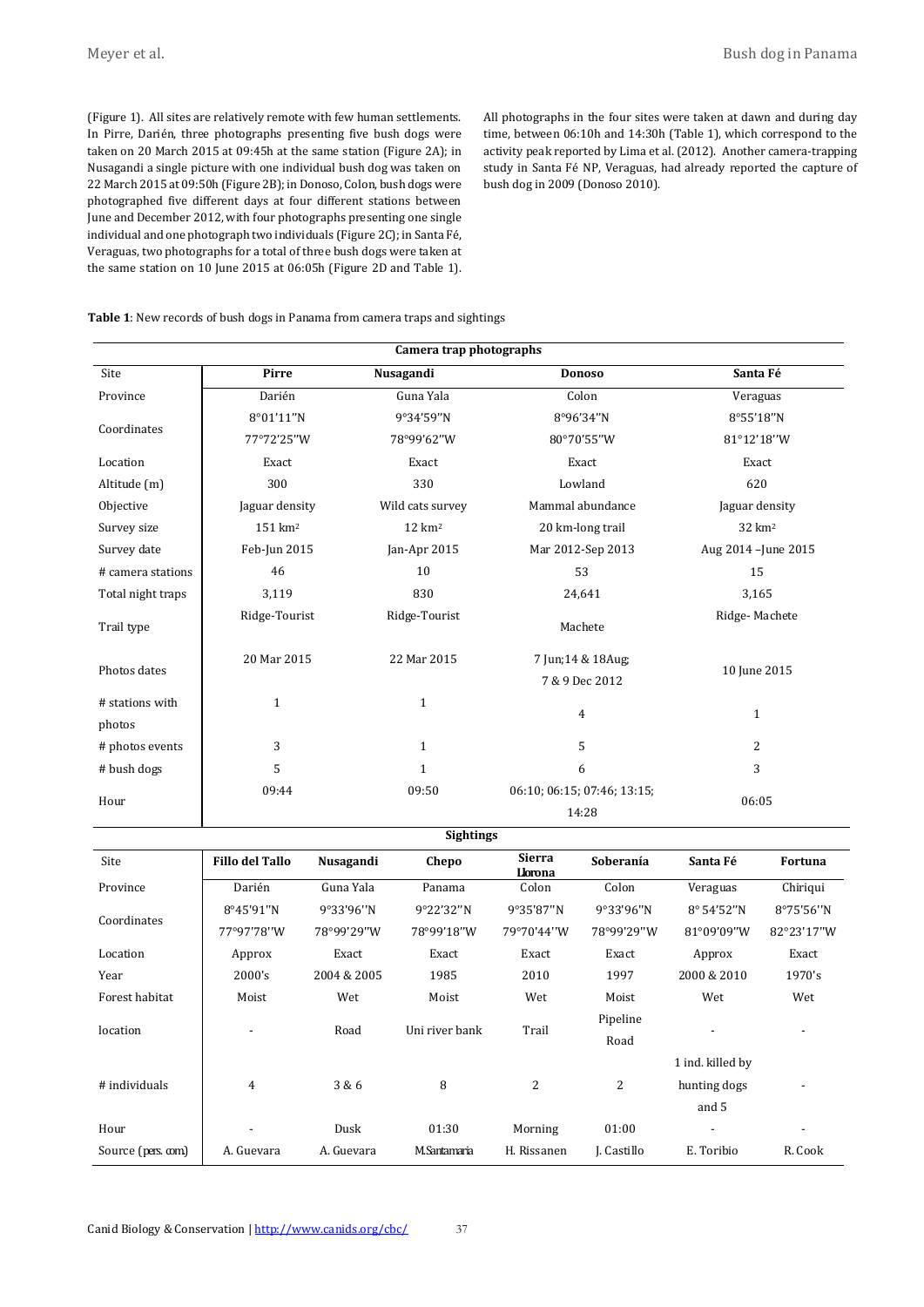

Figure 1. Map of Panama showing new records of bush dogs from direct sightings and camera-trap photographs and the species distribution. Grey shadings show areas covered by primary and secondary mature forests and hash marks indicate the historical distribution as reported by Zuercher et al. (2004); open circles with dots represent camera-traps records and triangles represent direct sightings.





Figure 2a



Figure 2c

Figure 2b



Figure 2d

Figure 2. Bush dogs in the wet tropical forests of: (2a) Pirre, Darién, 20 March 2015 at 09:44h (Photo: GEMAS/Fondo Darién, Yaguara-Panama, SIU); (2b) Nusagandi, Guna Yala, 22 March at 9:50h (Photo: Yaguara-Panama/ Ministerio de Ambiente); (2c) Donoso, Colon, 7 December 2012 at 06:15h (Photo: MWH/MPSA); (2d) Santa Fé NP, Veraguas, 10 June 2015 at 6:20h (Photo: Yaguara-Panama/AMIPARQUE/Ministerio de Ambiente).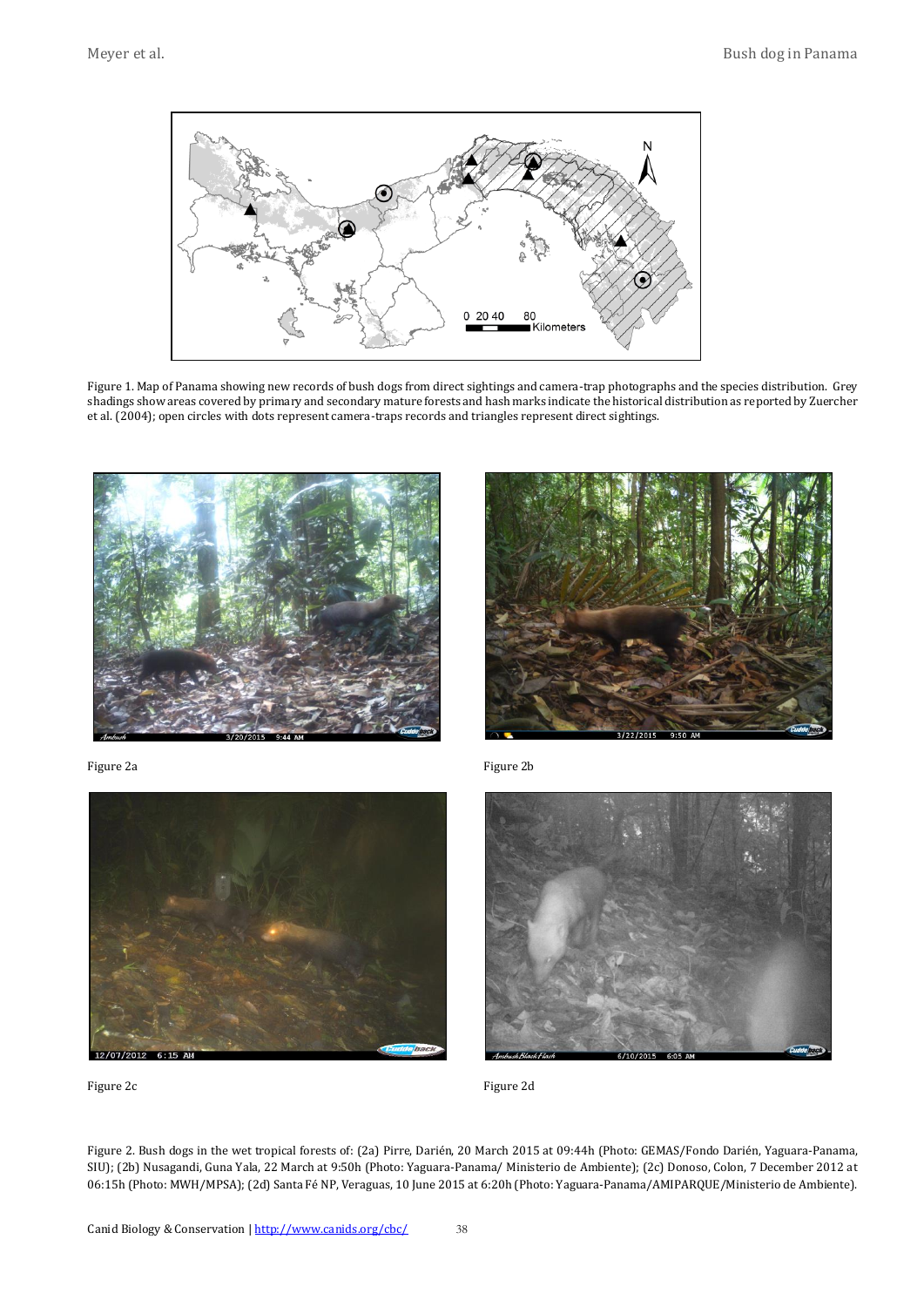Sighting records suggest that bush dogs may have been present all along Panama for many years but went unnoticed. New sightings were reported in the Filo del Tallo, Darién; Chepo, Panama; Nusagandi, Guna Yala; Sierra Llorona Colon; Soberania NP, Panama; Santa Fé NP, Veraguas and Fortuna, Chiriqui (Figure 1 and Table 1). In spite of better sampling techniques and the increasing use of camera traps to survey mammals across Panama (Brown 2014; Moreno and Meyer 2014; Meyer et al. 2015; J. Giacalone and R. Moreno, unpubl. data), the capture rate of bush dog remains very low, similar to that reported across their distribution (DeMatteo et al. 2009), suggesting that they are naturally rare throughout their range (DeMatteo et al. 2011).

Unlike other carnivore species (i.e. jaguar *Panthera onca*, puma *Puma concolor* and coyote *Canis latrans*), bush dogs do not seem to be directly persecuted in Panama (Moreno et al. in press), and to our knowledge there has been no report of road kills, neither use of bush dog as pets or trade of their products. Among the threats identified are human encroachment and habitat loss (DeMatteo et al. 2011), which is particularly problematic in Panama where 15% of its forest cover has been lost between 1990 and 2010 (FAO 2010). Just 43% of the country, physically narrow - some part of the isthmus is 60km wide - remains forested (FAO 2010) and is highly subject to fragmentation. A radio tracking study of bush dogs in the Brazilian Cerrado showed that the species has a very large home range for its size –up to 709km2 (Lima et al. 2015) and relies on large tracks of native vegetation for its long-term persistence (Lima et al. 2012). Habitat fragmentation may result in a further increase of the area needed to support the species (Lima et al. 2015), which constitutes a major issue in Panama where the risk increases that habitats may no longer be large enough to maintain viable breeding population of the species. Since bush dogs were reported to occur in various types of open and covered habitats, i.e. cultivated areas, savannahs and forest (Oliveira 2009, Lima et al. 2012, 2015), they may be able to move through the Panamanian fragmented landscape, as suggested by their presence along the isthmus that does not count with continuous tracts of native habitats from one extreme of the country to the other. However, forest fragmentation and human encroachment also augment the effects of the two other principle threats identified (DeMatteo et al. 2011) which may further impede the long-term persistence of bush dogs in Panama: (i) the high hunting pressure in Panama (pers. obs. and supporting photographs) reduces the natural prey abundance (e.g. spotted paca C*uniculus paca*) thus inducing direct competition between poachers and bush dogs (Oliveira 2009), (ii) and the risk of exposure to disease transmission by hunting dogs and other domestic animals (DeMatteo et al. 2011).

Our new records are highly valuable as they constitute evidence for a broad and continuous presence of bush dogs across Panama, as previously modelled by DeMatteo and Loiselle (2008), and confirms the important conservation role of the isthmus as a natural bridge for movement (Moreno et al. 2014). The limited amount of data does not allow us to determine reliably or compare bush dog density with other regions and other biomes, nor estimate their population size. However, the very low detection rate of bush dog despite numerous surveys undertaken across the country for ten years (Moreno 2006, Brown 2014, Moreno and Meyer 2014, Meyer et al. 2015, J. Willis unpubl. data) substantiates their rarity in the isthmus. This, added to the numerous threats they directly face that may impede movement and gene flow across the isthmus, justify their '*Endangered'* status in Panama (ANAM 2008).

To date, no conservation measures exist for bush dogs in Panama apart from the prohibition of hunting. There is no captive population in Panama to educate people about the key role the species plays in the ecosystem and to foster greater awareness towards its importance. Conservation planning in the isthmus remains seriously limited by a lack of basic information, especially because their ecology, diet and space requirements may vary in different biomes. Consequently, it is relevant to collect more data in the wet tropical forests by bringing together researchers working in the different regions of Panama to identify priority areas, determine their needs and define adequate conservation strategies. Considerable emphasis should especially be placed on developing quantitative indicators to evaluate the trend of the species populations across the remaining forested areas of Panama by using alternative and effective non-invasive sampling techniques such as detection dogs (DeMatteo et al. 2009). However, given the slow rate of data collection, implementing without further delay some basic conservation actions such as enhanced forest protection will benefit the bush dogs along with other rare species they co-occur with.

## **Acknowledgements**

We are grateful to A. Guevara, H. Rissanen, R. Cook, M. Santamaria, E. Toribio and J. Castillo for valuable information, and. J. Giacalone for sharing her data from Barro Colorado Island. We thank MWH and Minera Panama S.A. for data from Donoso; GEMAS/Fondo Darién for data from Pirre; C. Nielsen and A. Carver of SIU for their help in the Darien Project in Pirre; AMIPARQUE for data from Santa Fé; Ministerio de Ambiente for data from Santa Fé and Nusagandi; CEASPA for helping R. Moreno with equipment; A. Cornejo from the CoZEM Museum in Panama, and E. Sanchez, E. Flores, I. Cisnero and O. Shen for field assistance. We thank a reviewer for helpful comments on a previous version of this manuscript.

## **References**

ANAM Autoridad Nacional del Ambiente. 2008. Gaceta Oficial Digital No. 2603. Republica de Panamá.

Brown, E. 2014. *Ecología de grandes felinos y abundancia relativa de las presas en el área silvestre protegida de Nargana, Comarca de Guna Yala*. Bachelor thesis. Universidad de Panamá, Panama.

DeMatteo, K., Michalski , F. and Leite-Pitman, M.R.P. 2011. *Speothos venaticus*. The IUCN Red List of Threatened Species 2011: e.T20468A92- 03243. [http://dx.doi.org/10.2305/IUCN.UK.2011-](http://www.iucnredlist.org/details/20468/0) [2.RLTS.T20468A9203243.en.](http://www.iucnredlist.org/details/20468/0) [Downloaded on 11 November 2015].

DeMatteo, K.E., Rinas M.A., Sede, M.M., Davenport B., Argüelles, C.F., Lovett, K., and Parker, P.G. 2009. Detection dogs: an effective technique for bush dog surveys. *Journal of Wildlife Management* 73:1436-1440.

DeMatteo, K.E. and Loiselle, B.A. 2008. New data on the status and distribution of the bush dog (*Speothos venaticus*): Evaluating its quality of protection and directing research efforts. *Biological Conservation* 141: 2494-2505.

Donoso, E. 2010. *Ecología, comportamiento y conservación del ocelote*  Leopardus pardalis *(Carnivora: Felidae), en el bosque nuboso del parque nacional Santa Fe, provincia de Veraguas*. BSc thesis. Universidad de Panamá, Panama.

Food and Agriculture Organization of the United Nations 2010. Global Forest Resources Assessment. ISBN 978-92-5-106654-6.

Fusto-Costa, R. and Ingberman, B. 2012. Records of the bush dog *Speothos venaticus* in a continuous remnant of coastal Atlantic Forest in Southern Brazil. *Oryx* 47: 105-108.